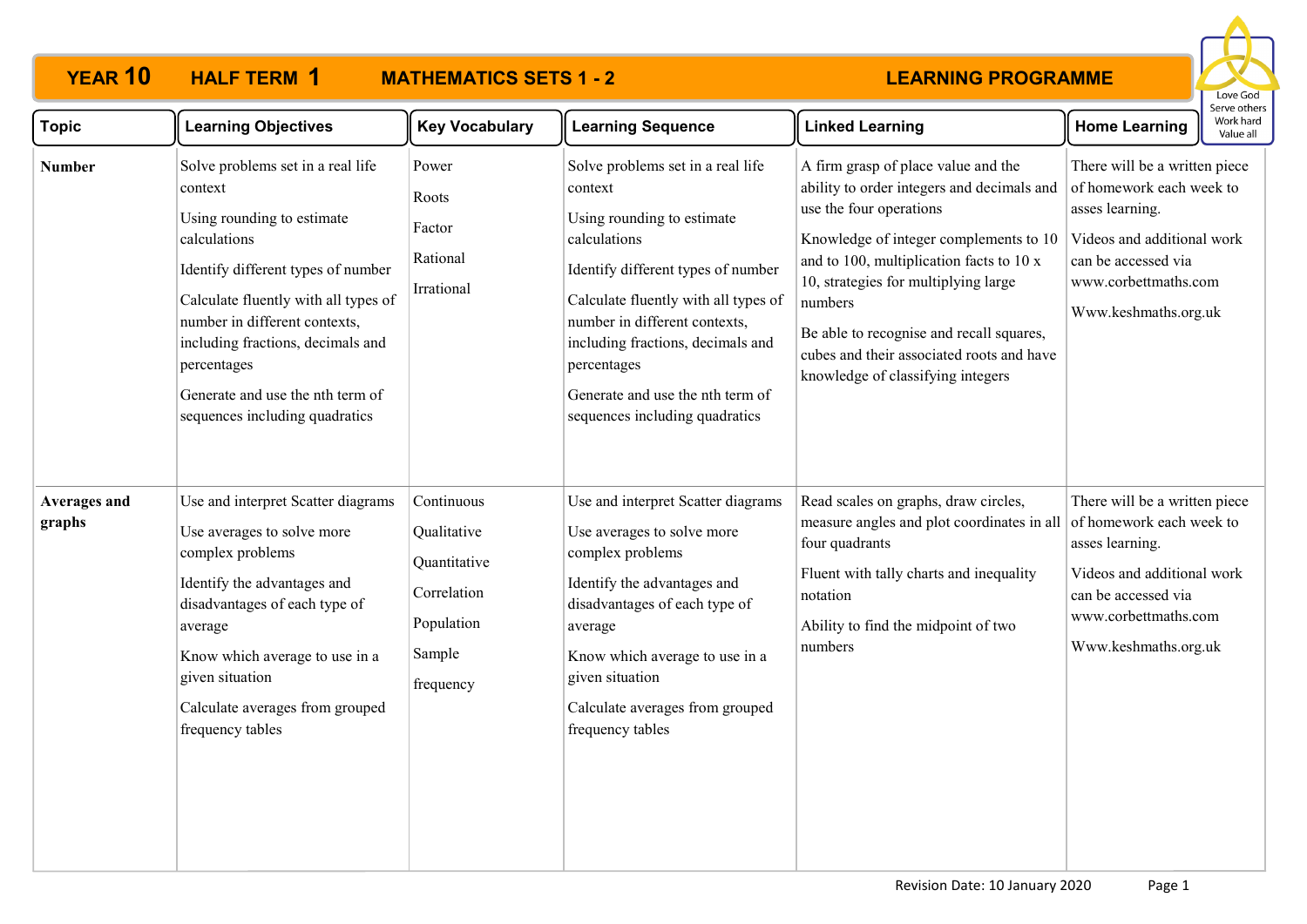### **YEAR 10 HALF TERM MATHEMATICS SETS 1 - 2 2**



| <b>Topic</b>                 | <b>Learning Objectives</b>                                                                                                                                                                                                                                                                   | <b>Key Vocabulary</b>                                                                 | <b>Learning Sequence</b>                                                                                                                                                                                                                                                                     | <b>Linked Learning</b>                                                                                                                                                                                                                                    | <b>Home Learning</b>                                                                                                                                                              | Work hard<br>Value all |
|------------------------------|----------------------------------------------------------------------------------------------------------------------------------------------------------------------------------------------------------------------------------------------------------------------------------------------|---------------------------------------------------------------------------------------|----------------------------------------------------------------------------------------------------------------------------------------------------------------------------------------------------------------------------------------------------------------------------------------------|-----------------------------------------------------------------------------------------------------------------------------------------------------------------------------------------------------------------------------------------------------------|-----------------------------------------------------------------------------------------------------------------------------------------------------------------------------------|------------------------|
| <b>Number</b>                | Calculate fluently with ratio<br>Recognise and solve problems<br>using direct proportion<br>Recognise and solve problems<br>involving compound measures<br>Calculate compound interest and<br>repeated percentage change<br>Calculate the original amount after<br>a known percentage change | Recurring<br>Reciprocal<br>Integer<br>Termination<br><b>VAT</b><br>Multiplier         | Calculate fluently with ratio<br>Recognise and solve problems<br>using direct proportion<br>Recognise and solve problems<br>involving compound measures<br>Calculate compound interest and<br>repeated percentage change<br>Calculate the original amount after<br>a known percentage change | Know the four operations of number<br>Be able to find common factors<br>Have an understanding of fractions as<br>being parts of a whole<br>Define percentage as number of parts per<br>hundred<br>Awareness that percentages are used in<br>everyday life | There will be a written piece<br>of homework each week to<br>asses learning.<br>Videos and additional work<br>can be accessed via<br>www.corbettmaths.com<br>Www.keshmaths.org.uk |                        |
| Shape and<br>transformations | Use geometric properties to<br>calculate the size of angles in<br>special quadrilaterals<br>Calculate fluently with interior and<br>exterior angles<br>Draw and interpret diagrams using<br>bearings and scale<br>Demonstrate that two triangles are<br>congruent using proof                | Elevation<br>Depression<br>Quadrilateral<br>Corresponding<br>Alternate<br>Co-interior | Use geometric properties to<br>calculate the size of angles in<br>special quadrilaterals<br>Calculate fluently with interior and<br>exterior angles<br>Draw and interpret diagrams using<br>bearings and scale<br>Demonstrate that two triangles are<br>congruent using proof                | Recall basic angle facts<br>Rearrange simple formulae and equations<br>Understand that fractions are more<br>accurate in calculations than rounded<br>percentage or decimal equivalents                                                                   | There will be a written piece<br>of homework each week to<br>asses learning.<br>Videos and additional work<br>can be accessed via<br>www.corbettmaths.com<br>Www.keshmaths.org.uk |                        |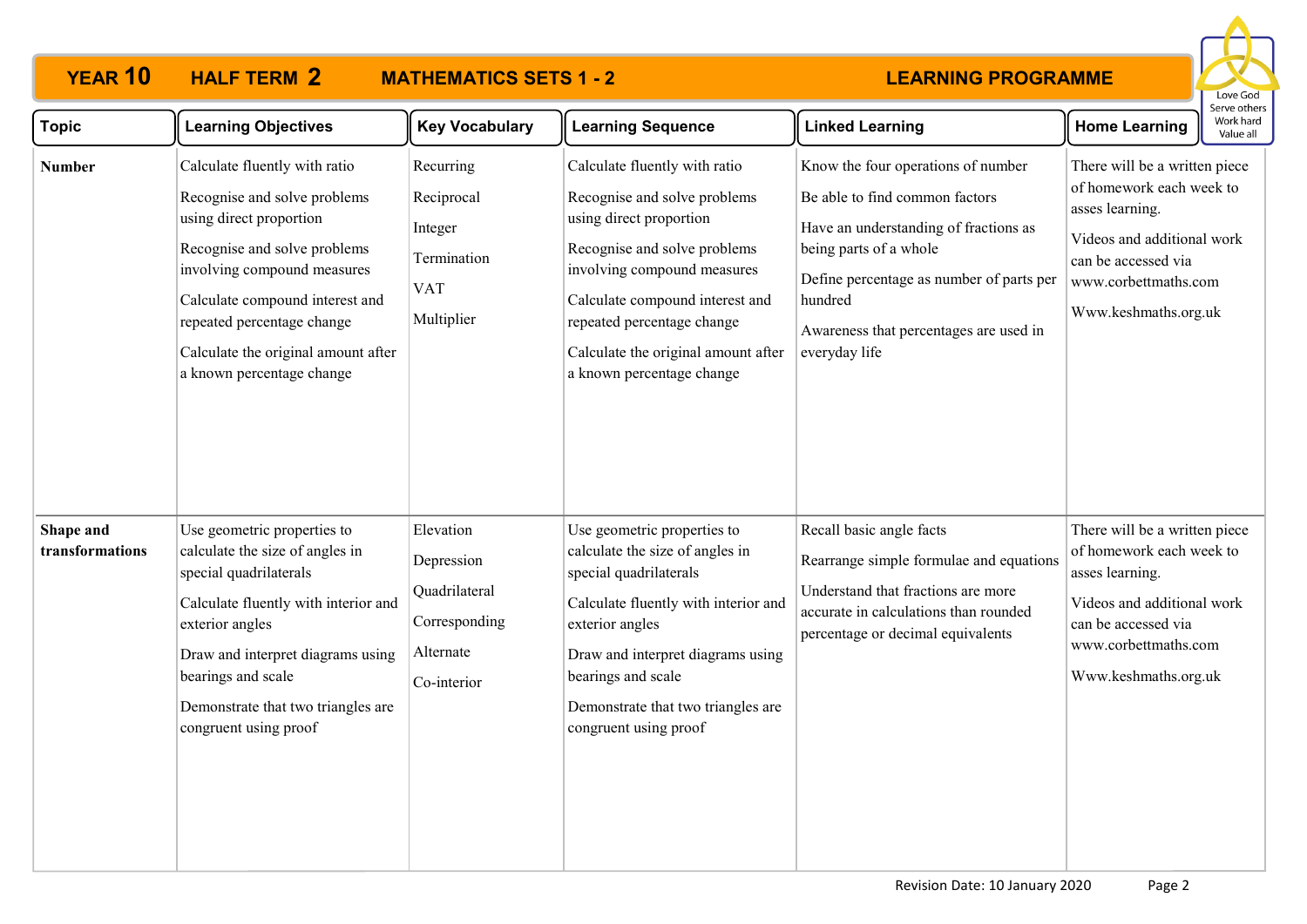

| <b>Topic</b>          | <b>Learning Objectives</b>                                                                                                                                                                                                                                                                                                                                                                                     | <b>Key Vocabulary</b>                                                                  | <b>Learning Sequence</b>                                                                                                                                                                                                                                                                                                                                                                                                                                                                                                                                                                                                                                                                      | <b>Linked Learning</b>                                                                                                                                                                                      | <b>Home Learning</b>                                                                 | -------<br>Work hard<br>Value all |
|-----------------------|----------------------------------------------------------------------------------------------------------------------------------------------------------------------------------------------------------------------------------------------------------------------------------------------------------------------------------------------------------------------------------------------------------------|----------------------------------------------------------------------------------------|-----------------------------------------------------------------------------------------------------------------------------------------------------------------------------------------------------------------------------------------------------------------------------------------------------------------------------------------------------------------------------------------------------------------------------------------------------------------------------------------------------------------------------------------------------------------------------------------------------------------------------------------------------------------------------------------------|-------------------------------------------------------------------------------------------------------------------------------------------------------------------------------------------------------------|--------------------------------------------------------------------------------------|-----------------------------------|
| <b>Parallel Lines</b> | <b>Polygons, Angles &amp;</b> $\boxed{\text{To be able to understand and use}}$<br>the angle properties of parallel lines<br>To be able to calculate and use the<br>sums of the interior angles of<br>polygons<br>To be able to find the size of each<br>exterior angle, or the number of<br>sides of a regular polygon<br>To be able to use angle facts to<br>demonstrate how shapes would 'fit<br>together', | Parallel<br>Alternate<br>Corresponding<br>Co-interior<br>Interior, exterior<br>Polygon | Understand and use the angle<br>properties of parallel lines<br>(alternate and corresponding<br>angles)<br>Calculate and use the sums of the<br>interior angles of polygons<br>Use the sum of the exterior angles<br>of any polygon is 360°<br>Use the sum of the interior angles<br>of an n-sided polygon<br>Find the size of each interior angle,<br>or the size of each exterior angle, or<br>the number of sides of a regular<br>polygon<br>Use the side/angle properties of<br>compound shapes to solve more<br>complex<br>problems and using<br>algebra<br>Use angle facts to demonstrate how<br>shapes would 'fit together', and<br>work out interior angles of shapes<br>in a pattern | Use angles at a point, angles at a point on<br>a line and vertically opposite angles to<br>calculate missing angles in geometrical<br>diagrams<br>Know that the angles in a triangle total<br>$180^{\circ}$ | There will be a written piece<br>of homework each week to<br>reinforce key concepts. |                                   |
|                       |                                                                                                                                                                                                                                                                                                                                                                                                                |                                                                                        |                                                                                                                                                                                                                                                                                                                                                                                                                                                                                                                                                                                                                                                                                               |                                                                                                                                                                                                             |                                                                                      |                                   |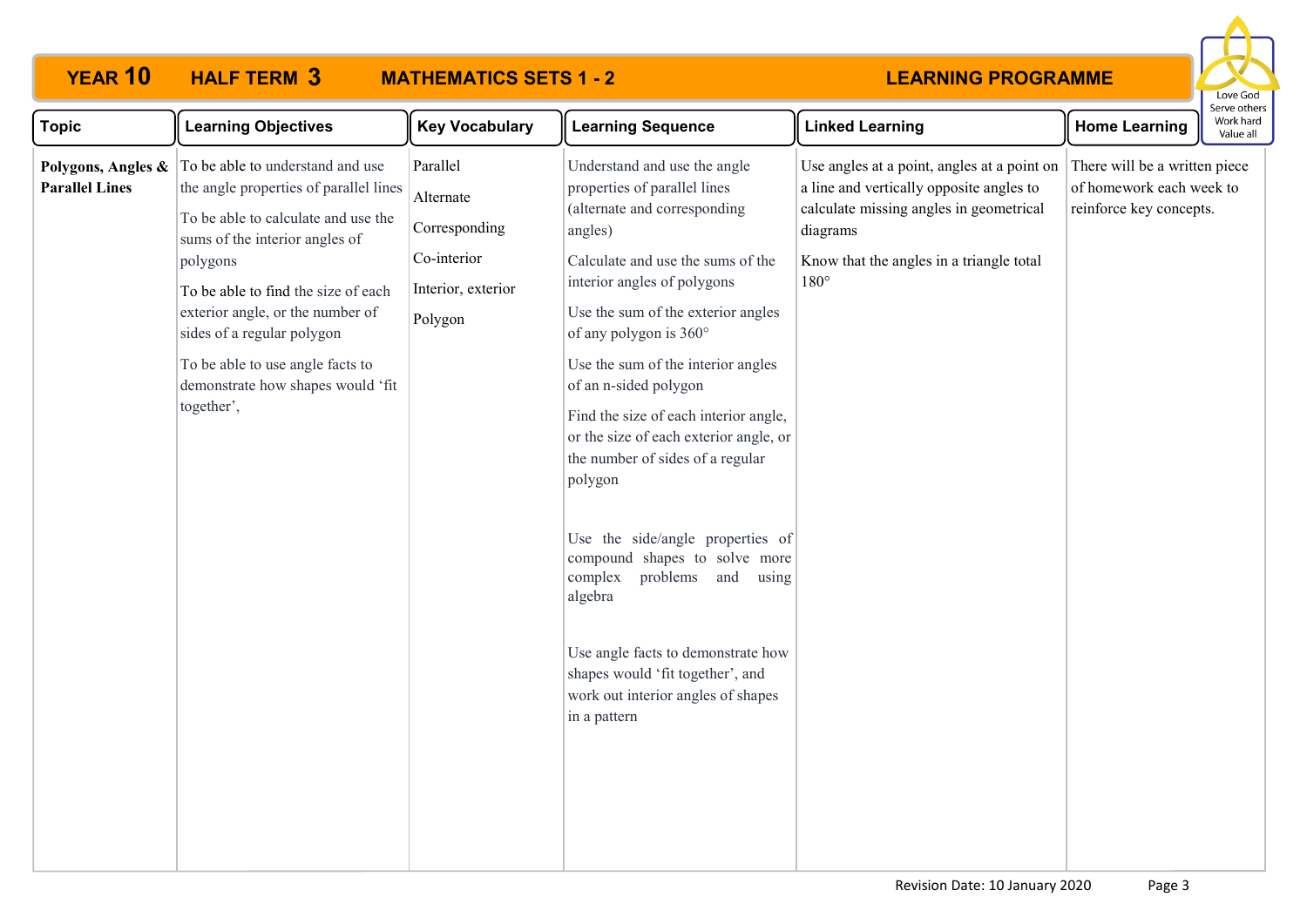

| <b>Topic</b>                        | <b>Learning Objectives</b>                                                                                                                                                                                                                                 | <b>Key Vocabulary</b>                                            | <b>Learning Sequence</b>                                                                                                                                                                                                                                                                                                                                                                                   | <b>Linked Learning</b>                                                                                                                                                               | <b>Home Learning</b>                                                                 | יוויים טיוויים<br>Work hard<br>Value all |
|-------------------------------------|------------------------------------------------------------------------------------------------------------------------------------------------------------------------------------------------------------------------------------------------------------|------------------------------------------------------------------|------------------------------------------------------------------------------------------------------------------------------------------------------------------------------------------------------------------------------------------------------------------------------------------------------------------------------------------------------------------------------------------------------------|--------------------------------------------------------------------------------------------------------------------------------------------------------------------------------------|--------------------------------------------------------------------------------------|------------------------------------------|
| Pythagoras &<br><b>Trigonometry</b> | To be able to justify if a triangle is<br>right-angled using Pythagoras'<br>theorem<br>To be able to use the trigonometric<br>ratios in order to find side lengths<br>and angles of right-angled triangles<br>To be know the exact<br>trigonometric values | Pythagoras<br>Surd<br>Sine, cosine, tan<br>Elevation, depression | Given three sides of a triangle,<br>justify if it is right-angled or not<br>Give an answer to the use of<br>Pythagoras' Theorem in surd form<br>Understand, use and recall the<br>trigonometric ratios sine, cosine<br>and tan, and apply them to find<br>angles and lengths in general<br>triangles in 2D figures<br>Find angles of elevation and<br>depression<br>Know the exact trigonometric<br>values | Understand and work with similar shapes<br>Solve linear equations, including those<br>with the unknown in the denominator of a<br>fraction<br>Understand and use Pythagoras' theorem | There will be a written piece<br>of homework each week to<br>reinforce key concepts. |                                          |
| <b>Linear Graphs</b>                | To be able to draw graphs of lines<br>parallel to the axes<br>To be able to Identify and interpret<br>the gradient and y-intercept of a<br>linear graph given by equations of<br>the form $y = mx + c$                                                     | Gradient<br>Y-intercept                                          | Plot and draw graphs of lines<br>parallel to axes, plus $y = x$ and $y =$<br>$-x$<br>Identify and interpret the gradient<br>of a line segment<br>Identify and interpret the gradient<br>and y-intercept of a linear graph<br>given by equations of the form $y =$<br>$mx + c$                                                                                                                              | Use coordinates in all four quadrants                                                                                                                                                | There will be a written piece<br>of homework each week to<br>reinforce key concepts. |                                          |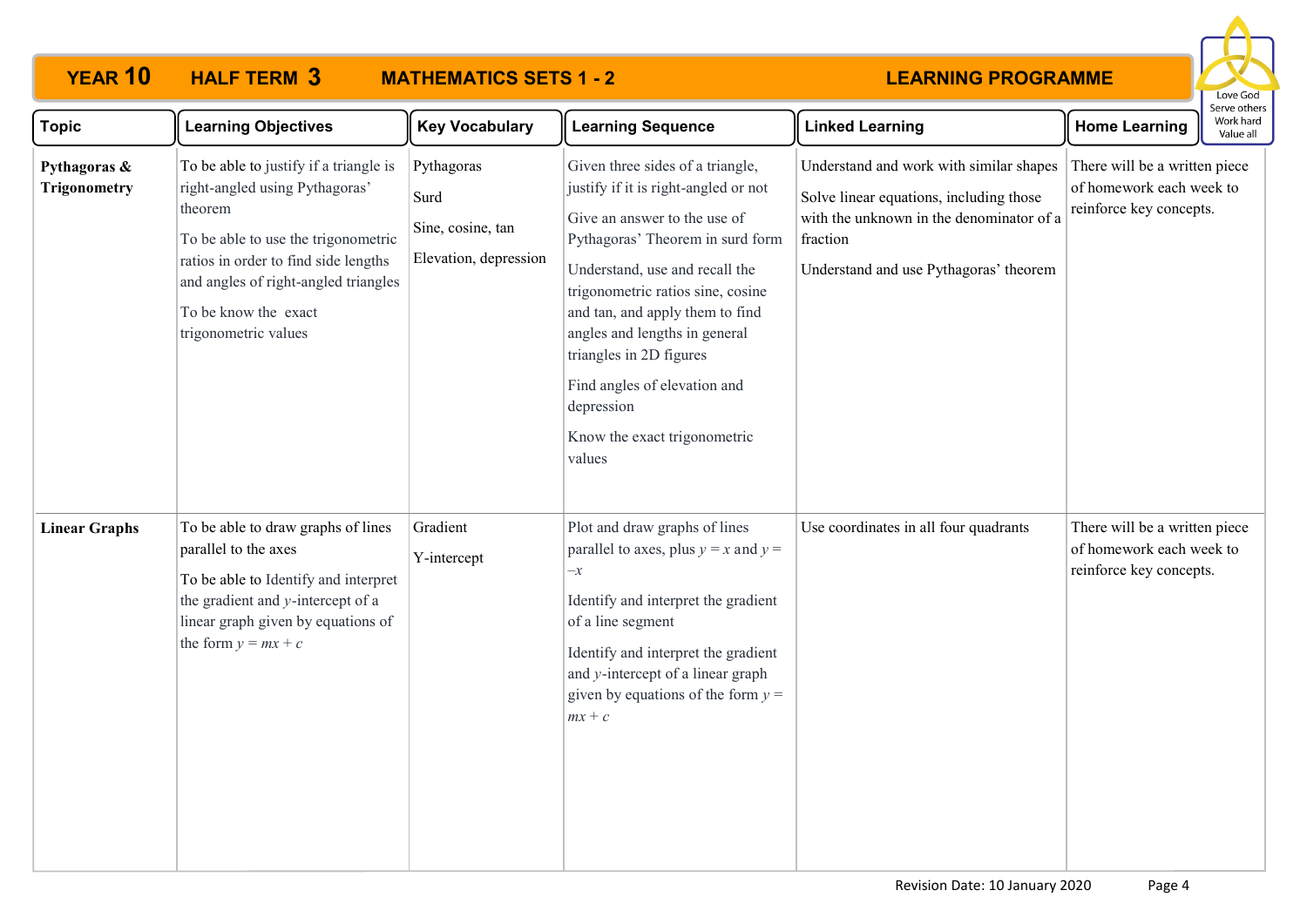# **HALF TERM 3**

# **YEAR 10 HALF TERM MATHEMATICS SETS 1 - 2**



| <b>Topic</b>         | <b>Learning Objectives</b>                                                                                                                                                                                                                                                                                                                                                                | <b>Key Vocabulary</b>                                  | <b>Learning Sequence</b>                                                                                                                                                                                                                                                                                                                                                                                                                                                                                                                                                                                                                                                                                                  | <b>Linked Learning</b>                                                                                                                   | <b>Home Learning</b>                                                                 | erve otrie<br>Work hard<br>Value all |
|----------------------|-------------------------------------------------------------------------------------------------------------------------------------------------------------------------------------------------------------------------------------------------------------------------------------------------------------------------------------------------------------------------------------------|--------------------------------------------------------|---------------------------------------------------------------------------------------------------------------------------------------------------------------------------------------------------------------------------------------------------------------------------------------------------------------------------------------------------------------------------------------------------------------------------------------------------------------------------------------------------------------------------------------------------------------------------------------------------------------------------------------------------------------------------------------------------------------------------|------------------------------------------------------------------------------------------------------------------------------------------|--------------------------------------------------------------------------------------|--------------------------------------|
| <b>Linear Graphs</b> | To be able to find and draw an<br>equation of a straight line from a<br>graph in the form $y = mx + c$<br>To be able to find and draw an<br>equation of a straight line from a<br>graph in the form $ax + by = c$<br>To be able to find the equation of<br>the line through one point with a<br>given gradient<br>To be able to identify gradients of<br>parallel and perpendicular lines | Gradient<br>Y-intercept<br>Perpendicular<br>Reciprocal | Find the equation of a straight line<br>from a graph in the form $y = mx + c$<br>Plot and draw graphs of straight lines<br>of the form $y = mx + c$ with and<br>without a table of values<br>Find the equation of the line<br>through one point with a given<br>gradient<br>Find the equation of a straight line<br>from a graph in the form $ax + by =$<br>$\mathcal{C}$<br>Plot and draw graphs of straight<br>lines in the form $ax + by = c$<br>Find approximate solutions to a<br>linear equation from a graph<br>Find the equation of a line of best<br>fit (scatter graphs) to model the<br>relationship between quantities<br>Explore the gradients of parallel<br>lines and lines perpendicular to<br>each other | Write the equation or draw the line<br>parallel to the x-axis or the y-axis<br>Substitute positive and negative numbers<br>into formulae | There will be a written piece<br>of homework each week to<br>reinforce key concepts. |                                      |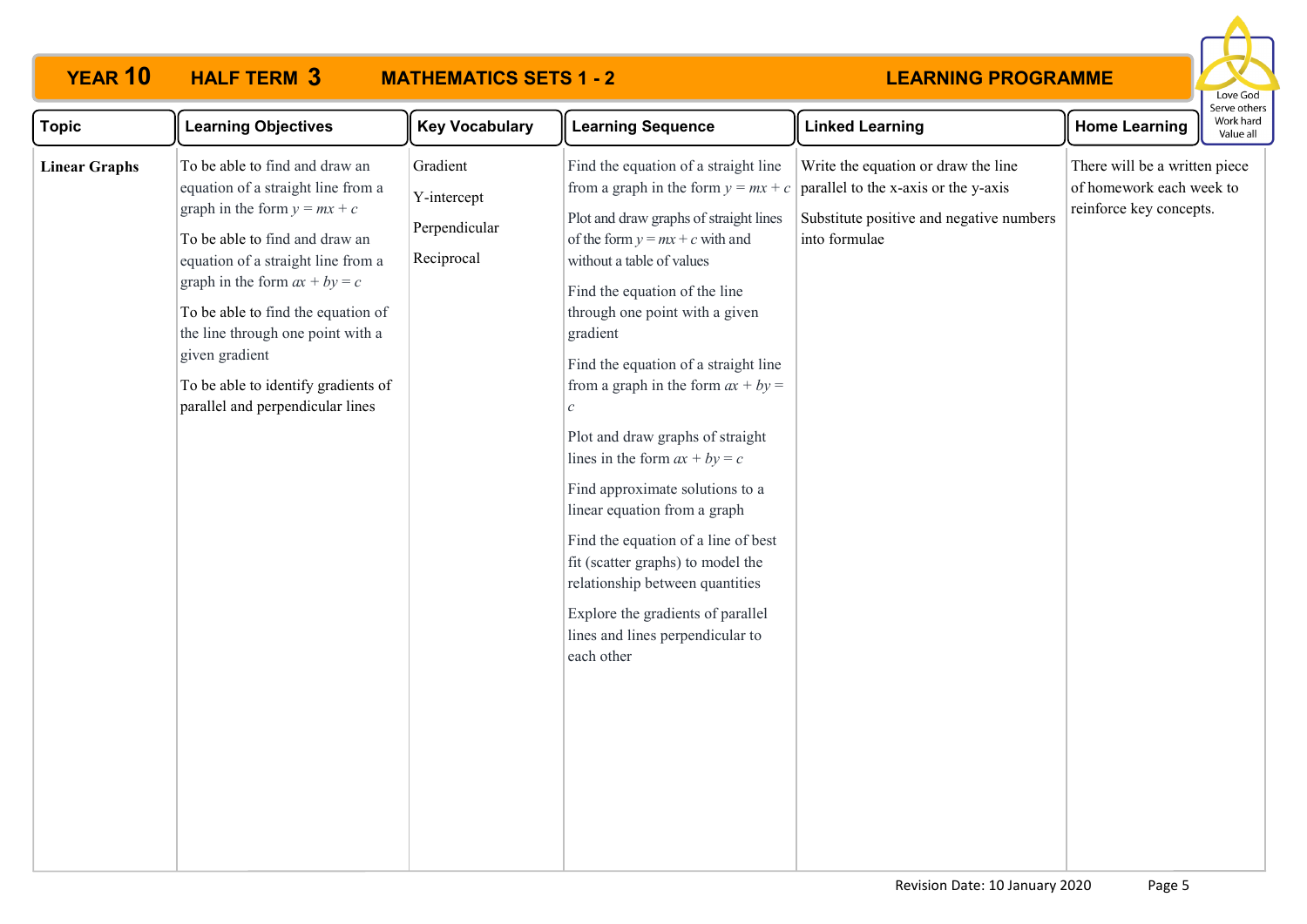# **HALF TERM 3**

# **YEAR 10 HALF TERM MATHEMATICS SETS 1 - 2**



| <b>Topic</b>                        | <b>Learning Objectives</b>                                                                                                                                                                                                                                                                       | <b>Key Vocabulary</b>                        | <b>Learning Sequence</b>                                                                                                                                                                                                                                                                                                                                                                                                                                                                                                                                                                                                                                               | <b>Linked Learning</b>                                                                                                                                                                                                                                            | <b>Home Learning</b> | בו אב טנווכו ב<br>Work hard<br>Value all |  |
|-------------------------------------|--------------------------------------------------------------------------------------------------------------------------------------------------------------------------------------------------------------------------------------------------------------------------------------------------|----------------------------------------------|------------------------------------------------------------------------------------------------------------------------------------------------------------------------------------------------------------------------------------------------------------------------------------------------------------------------------------------------------------------------------------------------------------------------------------------------------------------------------------------------------------------------------------------------------------------------------------------------------------------------------------------------------------------------|-------------------------------------------------------------------------------------------------------------------------------------------------------------------------------------------------------------------------------------------------------------------|----------------------|------------------------------------------|--|
| Graphs -<br>Quadratic, Cubic<br>etc | To be able to recognise a linear,<br>quadratic, cubic, reciprocal and<br>circle graphs<br>To be able to plot and interpret<br>simple quadratic functions<br>To be able to draw cubic and<br>reciprocal functions<br>To be able to draw circles, centre<br>the origin, equation $x^2 + y^2 = r^2$ | Function<br>Quadratic<br>Cubic<br>Reciprocal | Recognise a linear, quadratic,<br>cubic, reciprocal and circle graph<br>from its shape<br>Generate points and plot graphs of<br>simple quadratic functions<br>Find approximate solutions of a<br>quadratic equation from the graph<br>of the corresponding quadratic<br>function<br>Interpret graphs of quadratic<br>functions from real-life problems<br>Draw graphs of simple cubic<br>functions using tables of values<br>Draw graphs of the reciprocal<br>$y=\frac{1}{x}$<br>$\boldsymbol{\chi}$<br>with $x \neq 0$ using<br>function<br>tables of values<br>Draw circles, centre the origin,<br>equation $x^2 + y^2 = r^2$<br>Solving where linear meets a circle | Write the equation or draw the line<br>parallel to the x-axis or the y-axis<br>Substitute positive and negative numbers<br>into formulae<br>Plot graphs of functions of the form $y =$<br>$mx \pm c$<br>Plot graphs of functions of the form $ax \pm$<br>$by = c$ |                      |                                          |  |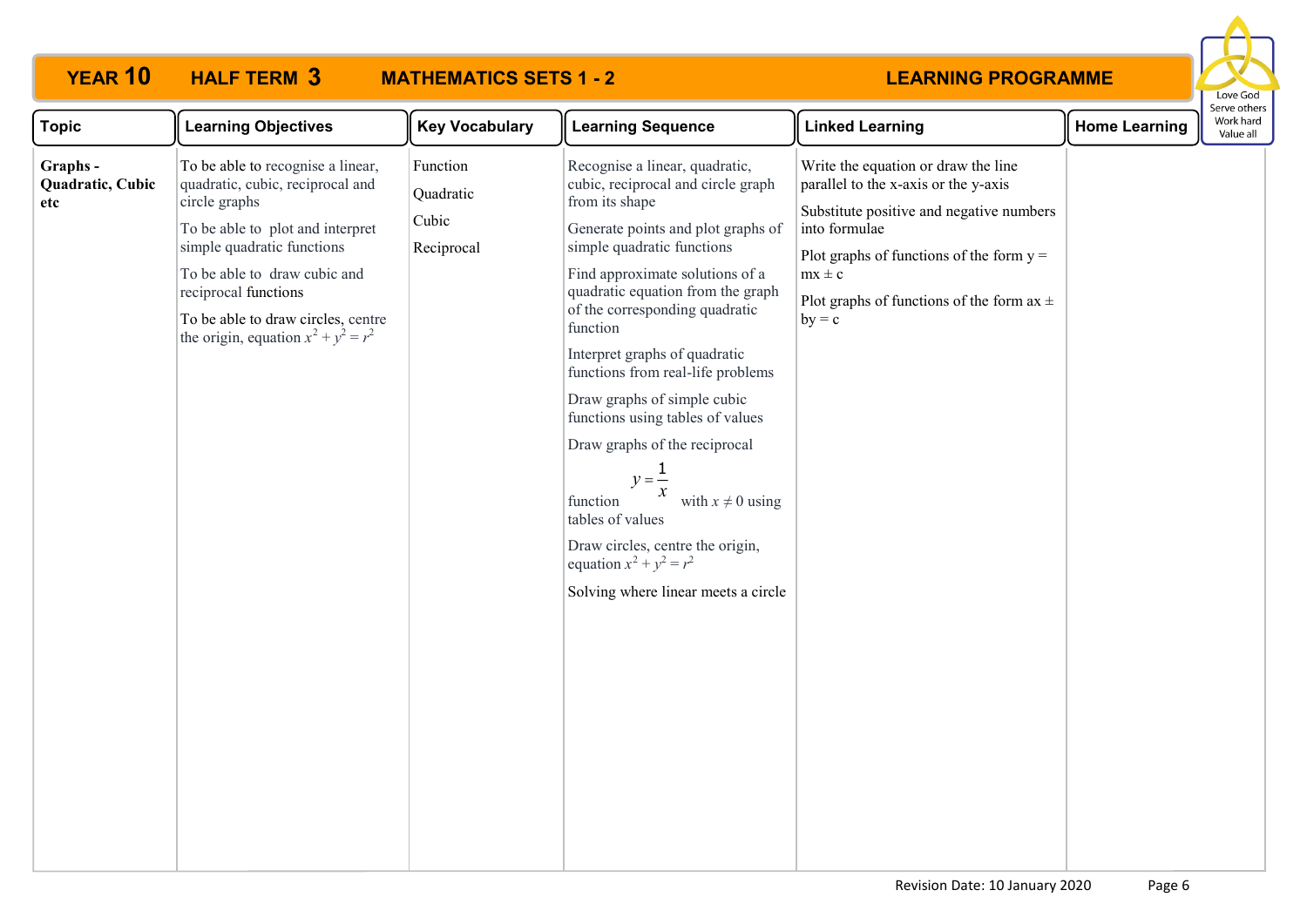

| <b>Topic</b>                        | <b>Learning Objectives</b>                                                                                                                                                                                                                                                    | <b>Key Vocabulary</b>                                                                                                      | <b>Learning Sequence</b>                                                                                                                                                                                                                                                                                                                                                                                  | <b>Linked Learning</b>                                                                                                               | <b>Home Learning</b>                                                                 | יוטער אינויינ<br>Work hard<br>Value all |
|-------------------------------------|-------------------------------------------------------------------------------------------------------------------------------------------------------------------------------------------------------------------------------------------------------------------------------|----------------------------------------------------------------------------------------------------------------------------|-----------------------------------------------------------------------------------------------------------------------------------------------------------------------------------------------------------------------------------------------------------------------------------------------------------------------------------------------------------------------------------------------------------|--------------------------------------------------------------------------------------------------------------------------------------|--------------------------------------------------------------------------------------|-----------------------------------------|
| Perimeter, Area &<br><b>Circles</b> | To be able to calculate the area of<br>and perimeter compound shapes<br>To be able to calculate perimeters<br>and areas of composite shapes<br>made from circles and parts of<br>circles<br>To be able to calculate arc lengths,<br>angles and areas of sectors of<br>circles | Circle<br>Pi<br>Radius<br>Diameter<br>Chord<br>Circumference<br>Arc<br>Tangent<br>Sector<br>Segment<br>Composite<br>Metric | Calculate the area of and perimeter<br>compound shapes made from<br>triangles, rectangles, trapezia and<br>parallelograms<br>Calculate perimeters and areas of<br>composite shapes made from<br>circles and parts of circles<br>Calculate arc lengths, angles and<br>areas of sectors of circles<br>Find radius or diameter, given area<br>or circumference of circles in a<br>variety of metric measures | Know and use the number $\pi$<br>Know and use the formula for area and<br>circumference of a circle                                  | There will be a written piece<br>of homework each week to<br>reinforce key concepts. |                                         |
| Accuracy &<br><b>Bounds</b>         | To be able to Calculate the upper<br>and lowers bounds of numbers,<br>using inequality notation<br>To be able to find the upper and<br>lower bounds of calculations<br>involving perimeters, areas and<br>volumes                                                             | Inequality<br>Truncate<br>Round<br>Minimum<br>Maximum<br>Interval                                                          | Calculate the upper and lowers<br>bounds of numbers given to<br>varying degrees of accuracy<br>Use inequality notation to specify<br>an error bound<br>Find the upper and lower bounds of<br>calculations involving perimeters,<br>areas and volumes of 2D and 3D<br>shapes                                                                                                                               | Round to a given number of decimal<br>places or significant figures<br>Know the meaning of the symbols $\leq, \geq,$<br>$\leq, \geq$ | There will be a written piece<br>of homework each week to<br>reinforce key concepts. |                                         |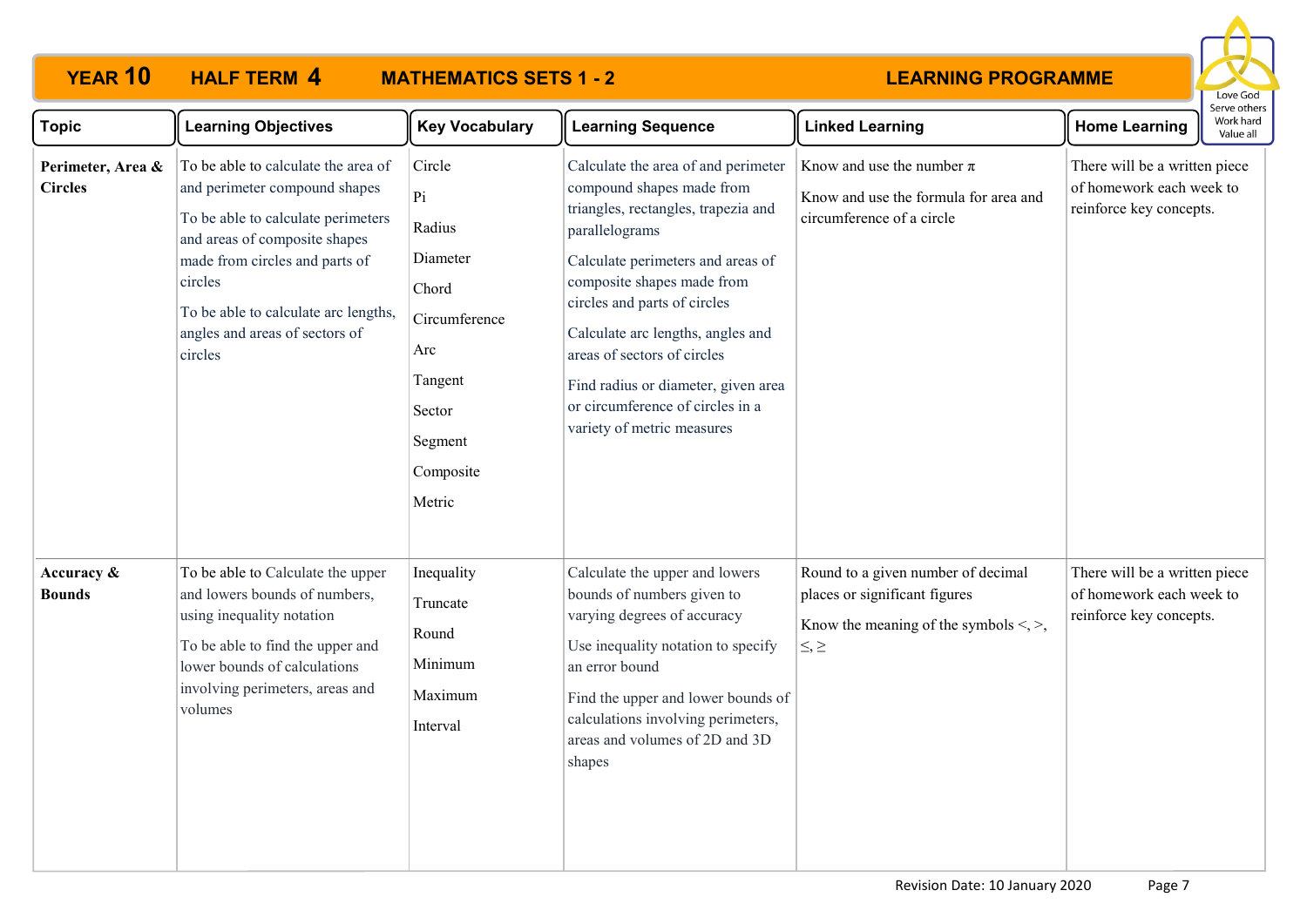

| <b>Topic</b>                | <b>Learning Objectives</b>                                                                                                                                                                                                                                                                       | <b>Key Vocabulary</b>                                                                                                                                                                      | <b>Learning Sequence</b>                                                                                                                                                                                                                                                                                                                                                                                                                                                      | <b>Linked Learning</b>                                                                                                                                                                                                         | <b>Home Learning</b>                                                                 | Work hard<br>Value all |
|-----------------------------|--------------------------------------------------------------------------------------------------------------------------------------------------------------------------------------------------------------------------------------------------------------------------------------------------|--------------------------------------------------------------------------------------------------------------------------------------------------------------------------------------------|-------------------------------------------------------------------------------------------------------------------------------------------------------------------------------------------------------------------------------------------------------------------------------------------------------------------------------------------------------------------------------------------------------------------------------------------------------------------------------|--------------------------------------------------------------------------------------------------------------------------------------------------------------------------------------------------------------------------------|--------------------------------------------------------------------------------------|------------------------|
| 3D Forms &<br><b>Volume</b> | To be able to find the volume of a<br>cuboid or prism made from<br>composite 3D solids<br>To be able to find the surface area<br>of cylinders, prisms, and pyramids<br>To be able to convert between<br>metric measures<br>To be able to find the surface area<br>and volumes of compound solids | Circle,<br>$ P_1 $<br>Radius<br>Diameter<br>Chord<br>Circumference<br>Arc<br>Tangent<br>Sector<br>Segment<br>(Right) prism, cylinder<br>Cross-section<br>Hypotenuse<br>Pythagoras' theorem | Find the volume of a cuboid or<br>prism made from composite 3D<br>solids using a variety of metric<br>measures<br>Find the surface area of prisms<br>Find the volume and surface area of<br>a cylinder<br>Find the volume and surface area of<br>a pyramid<br>Convert between metric measures<br>of volume and capacity<br>Find the surface area and volumes<br>of compound solids constructed<br>from cubes, cuboids, cones,<br>pyramids, spheres, hemispheres,<br>cylinders | Know and use the formula for area and<br>circumference of a circle<br>Know how to use formulae to find the<br>area of rectangles, parallelograms,<br>triangles and trapezia<br>Know how to find the area of compound<br>shapes | There will be a written piece<br>of homework each week to<br>reinforce key concepts. |                        |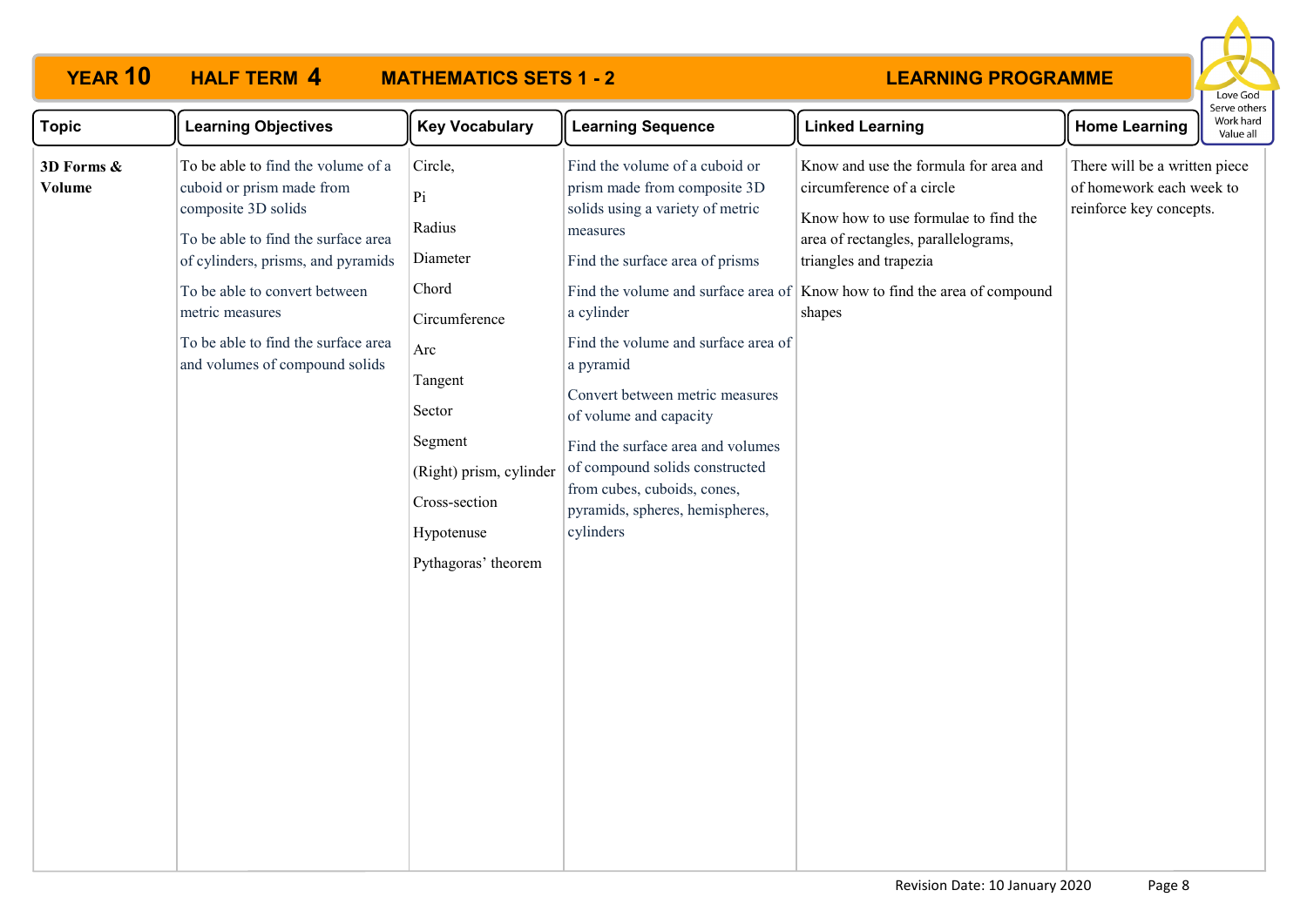

| <b>Topic</b>                      | <b>Learning Objectives</b>                                                                                                                                                                                                                                 | <b>Key Vocabulary</b>                                                                                                               | <b>Learning Sequence</b>                                                                                                                                                                                                                                                                                                                                                                                                                            | <b>Linked Learning</b>                                                                                                                                      | <b>Home Learning</b>                                                                 | Serve others<br>Work hard<br>Value all |
|-----------------------------------|------------------------------------------------------------------------------------------------------------------------------------------------------------------------------------------------------------------------------------------------------------|-------------------------------------------------------------------------------------------------------------------------------------|-----------------------------------------------------------------------------------------------------------------------------------------------------------------------------------------------------------------------------------------------------------------------------------------------------------------------------------------------------------------------------------------------------------------------------------------------------|-------------------------------------------------------------------------------------------------------------------------------------------------------------|--------------------------------------------------------------------------------------|----------------------------------------|
| Graphs, the basics<br>& real-Life | To be able to draw and interpret<br>straight-line graphs for real-life<br>situations<br>To be able to draw distance-time<br>and velocity-time graphs<br>To be able to find the equation of<br>the line through two given points                            | Extrapolate<br>Interpolate<br>Gradient                                                                                              | Draw and interpret straight-line<br>graphs for real-life situations,<br>including conversion graphs, fuel<br>bills, fixed charge and cost per item<br>Draw distance-time and velocity-<br>time graphs<br>Calculate the length of a line<br>segment given the coordinates of<br>the end points<br>Find the equation of the line<br>through two given points                                                                                          | Draw the lines $y = x$ and $y = -x$<br>Substitute positive and negative numbers<br>into formulae                                                            | There will be a written piece<br>of homework each week to<br>reinforce key concepts. |                                        |
| <b>Transformations</b>            | To be able to describe and enlarge<br>shapes using a scale factor that is<br>positive/ negative and integer/<br>fractional<br>To be able to describe and<br>transform 2D shapes using<br>combined rotations, reflections,<br>translations, or enlargements | <b>Scale Factor</b><br>Similar<br>Congruent<br>Invariance<br>Transformation<br>Rotation<br>Reflection<br>Translation<br>Enlargement | Describe and transform 2D shapes<br>using enlargements by a positive<br>integer, positive fractional, and<br>negative scale factor, from a given<br>centre<br>Identify the scale factor of an<br>enlargement of a shape<br>Use congruence to show that<br>translations, rotations and<br>reflections preserve length and<br>angle<br>Describe and transform 2D shapes<br>using combined rotations,<br>reflections, translations, or<br>enlargements | Understand coordinates in all four<br>quadrants<br>Work out a multiplier given two numbers<br>Understand the concept of an<br>enlargement (no scale factor) | There will be a written piece<br>of homework each week to<br>reinforce key concepts. |                                        |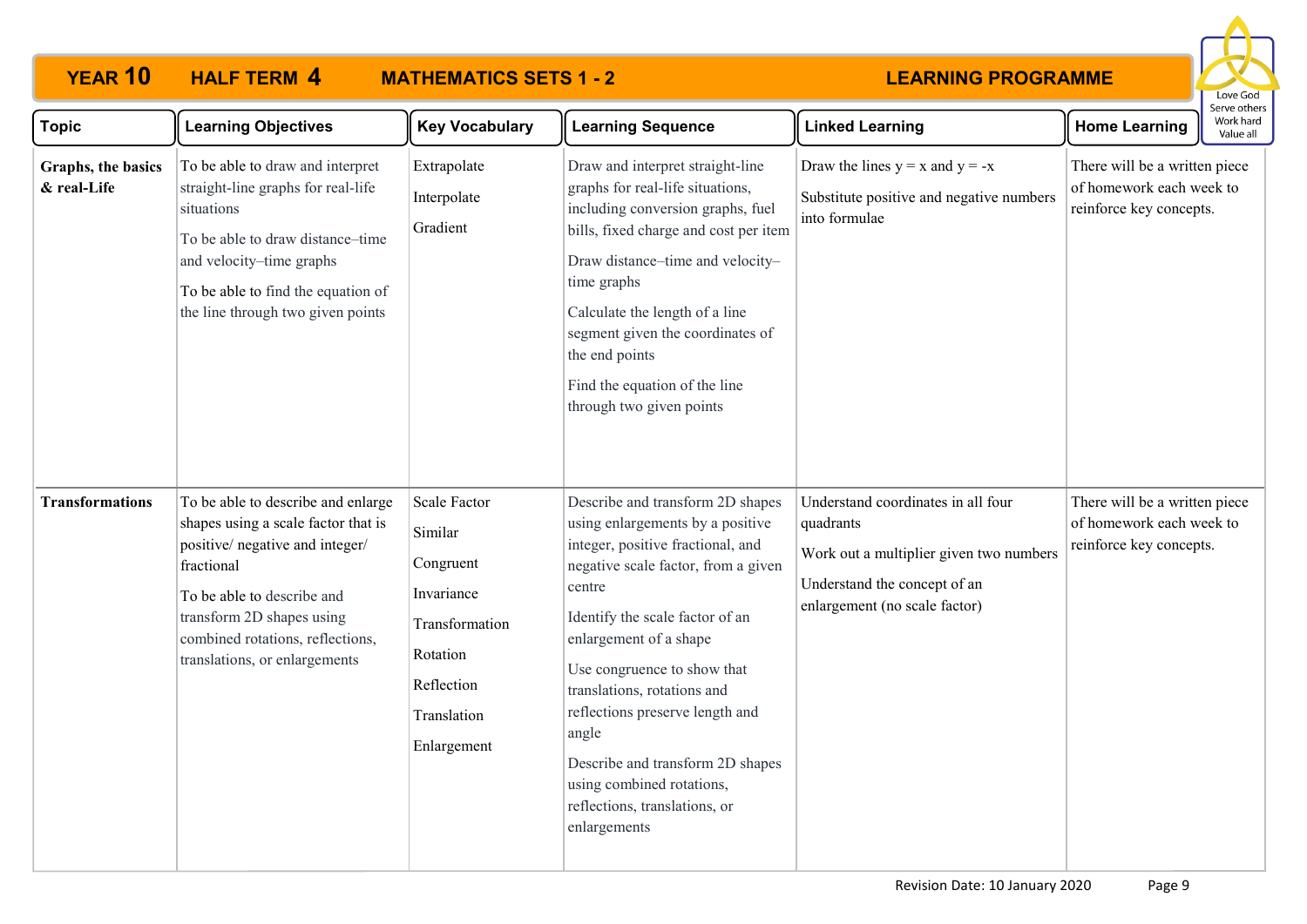

| <b>Topic</b>                                           | <b>Learning Objectives</b>                                                                                                                                                                                                              | <b>Key Vocabulary</b>                                                  | <b>Learning Sequence</b>                                                                                                                                                                                                                                                                                                                                                                                                                                                     | <b>Linked Learning</b>                                                                                                                                                                                                  | <b>Home Learning</b>                                                                 | Work hard<br>Value all |  |
|--------------------------------------------------------|-----------------------------------------------------------------------------------------------------------------------------------------------------------------------------------------------------------------------------------------|------------------------------------------------------------------------|------------------------------------------------------------------------------------------------------------------------------------------------------------------------------------------------------------------------------------------------------------------------------------------------------------------------------------------------------------------------------------------------------------------------------------------------------------------------------|-------------------------------------------------------------------------------------------------------------------------------------------------------------------------------------------------------------------------|--------------------------------------------------------------------------------------|------------------------|--|
| Quadratic &<br><b>Simultaneous</b><br><b>Equations</b> | To be able to solve quadratic<br>equations by factorisation,<br>completing the square, and using<br>the quadratic formula<br>To be able to solve simultaneous<br>equations in two unknowns (linear,<br>quadratic or $x^2 + y^2 = r^2$ ) | Simultaneous<br>Quadratic<br>Linear<br>Variable                        | Solve quadratic equations by<br>factorisation and completing the<br>square<br>Solve quadratic equations by using<br>the quadratic formula<br>Solve two simultaneous equations<br>in two unknowns (linear and linear)<br>Solve two simultaneous equations<br>in two unknowns (linear and<br>quadratic)<br>Solve two simultaneous equations<br>in two unknowns (linear and $x^2 + y^2$<br>$= r2$ )<br>Set up and solve a pair of<br>simultaneous equations in two<br>variables | Solve linear equations<br>Substitute numbers into formulae<br>Plot graphs of functions of the form $y =$<br>$mx + c$ , $x \pm y = c$ and $ax \pm by = c$ )<br>Manipulate expressions by multiplying<br>by a single term | There will be a written piece<br>of homework each week to<br>reinforce key concepts. |                        |  |
| <b>Probability</b>                                     | To be able to work out probabilities Outcome, equally<br>from Venn diagrams<br>To be able to find a missing<br>probability from a list or two-way<br>table                                                                              | likely outcomes<br>Event, independent<br>event, dependent event<br>Set | Work out probabilities from Venn<br>diagrams<br>Use union and intersection notation<br>Find a missing probability from a<br>list or two-way table, including<br>algebraic terms                                                                                                                                                                                                                                                                                              | Know when to add two or more<br>probabilities<br>Know when to multiply two or more<br>probabilities<br>Convert between fractions, decimals and<br>percentages                                                           | There will be a written piece<br>of homework each week to<br>reinforce key concepts. |                        |  |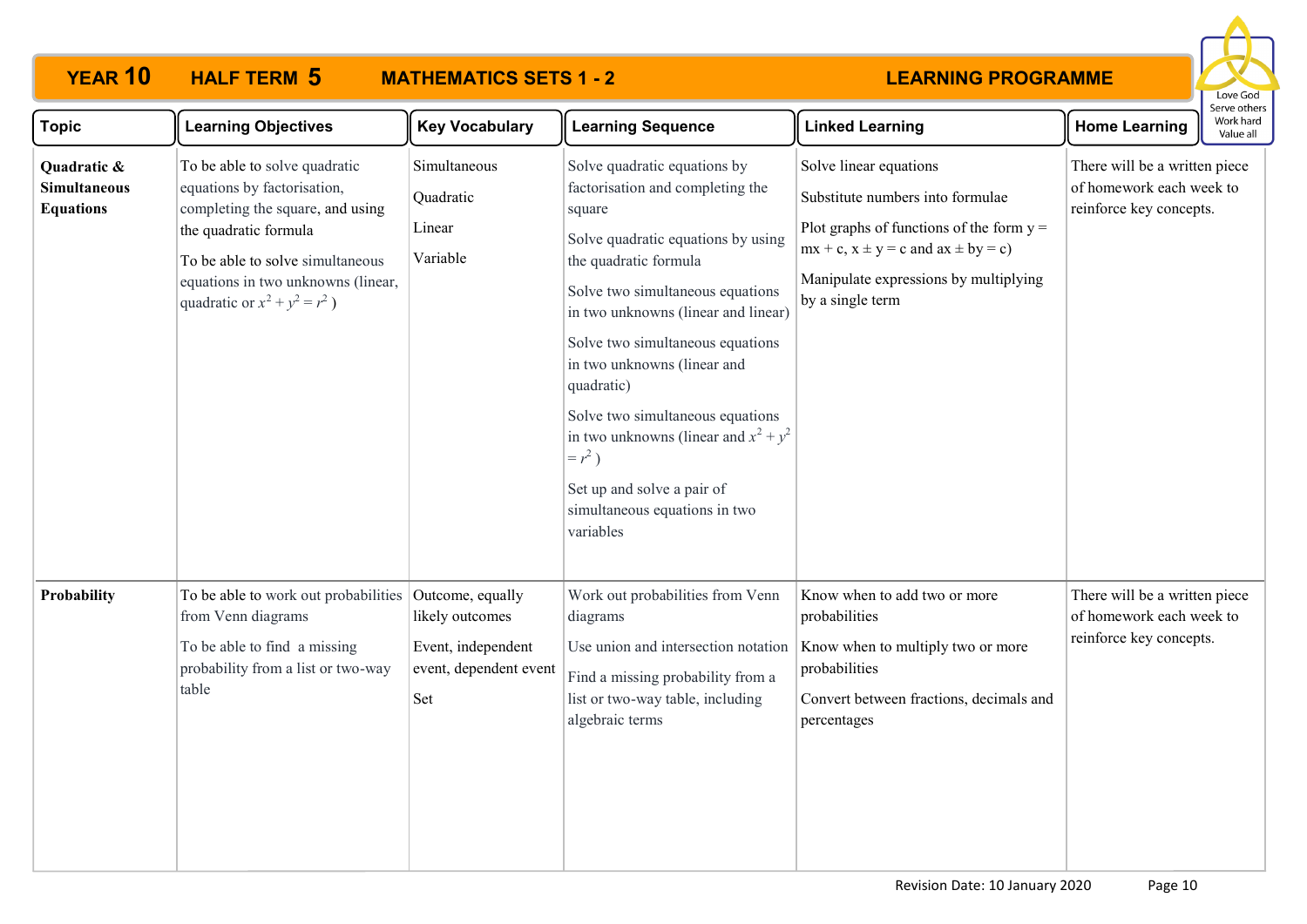

| <b>Topic</b>                | <b>Learning Objectives</b>                                                                                                                                                                                                                             | <b>Key Vocabulary</b>                                                                                                                                                                                     | <b>Learning Sequence</b>                                                                                                                                                                                                                                                                                                                                            | <b>Linked Learning</b>                                                                                                                                                                                                                                                           | <b>Home Learning</b>                                                                 | Work hard<br>Value all |
|-----------------------------|--------------------------------------------------------------------------------------------------------------------------------------------------------------------------------------------------------------------------------------------------------|-----------------------------------------------------------------------------------------------------------------------------------------------------------------------------------------------------------|---------------------------------------------------------------------------------------------------------------------------------------------------------------------------------------------------------------------------------------------------------------------------------------------------------------------------------------------------------------------|----------------------------------------------------------------------------------------------------------------------------------------------------------------------------------------------------------------------------------------------------------------------------------|--------------------------------------------------------------------------------------|------------------------|
| Probability                 | To be able to draw a probability<br>tree diagram for independent<br>events<br>To be able to draw a probability<br>tree diagram and calculate<br>conditional probabilities<br>To be able to use a two-way table<br>to calculate conditional probability | Outcome,<br>equally likely<br>outcomes<br>Independent event,<br>Dependent event<br>Theoretical<br>probability,<br>Experimental<br>probability<br>Random<br><b>Bias</b><br>Unbiased<br>Fair<br>Conditional | Understand conditional<br>probabilities and decide if two<br>events are independent<br>Draw a probability tree diagram<br>for independent events<br>Draw a probability tree diagram<br>and calculate conditional<br>probabilities<br>Use a two-way table to calculate<br>conditional probability<br>Compare relative frequencies from<br>samples of different sizes | Add fractions (decimals)<br>Multiply fractions (decimals)<br>Convert between fractions, decimals and<br>percentages<br>Use frequency trees to record outcomes<br>of probability experiments<br>Use experimental and theoretical<br>probability to calculate expected<br>outcomes | There will be a written piece<br>of homework each week to<br>reinforce key concepts. |                        |
| Multiplicative<br>Reasoning | To be able to solve proportion<br>problems using the unitary method<br>To be able to convert between<br>speed measures and density<br>measures                                                                                                         | Multiplier<br>Unitary<br>Density<br>Mass<br>Volume                                                                                                                                                        | Express a multiplicative<br>relationship between two quantities<br>as a ratio or a fraction<br>Solve proportion problems using<br>the unitary method<br>Convert between metric speed<br>measures<br>Convert between density measures                                                                                                                                | Understand the meaning of a compound<br>unit<br>Convert between units of length,<br>capacity, mass and time                                                                                                                                                                      | There will be a written piece<br>of homework each week to<br>reinforce key concepts. |                        |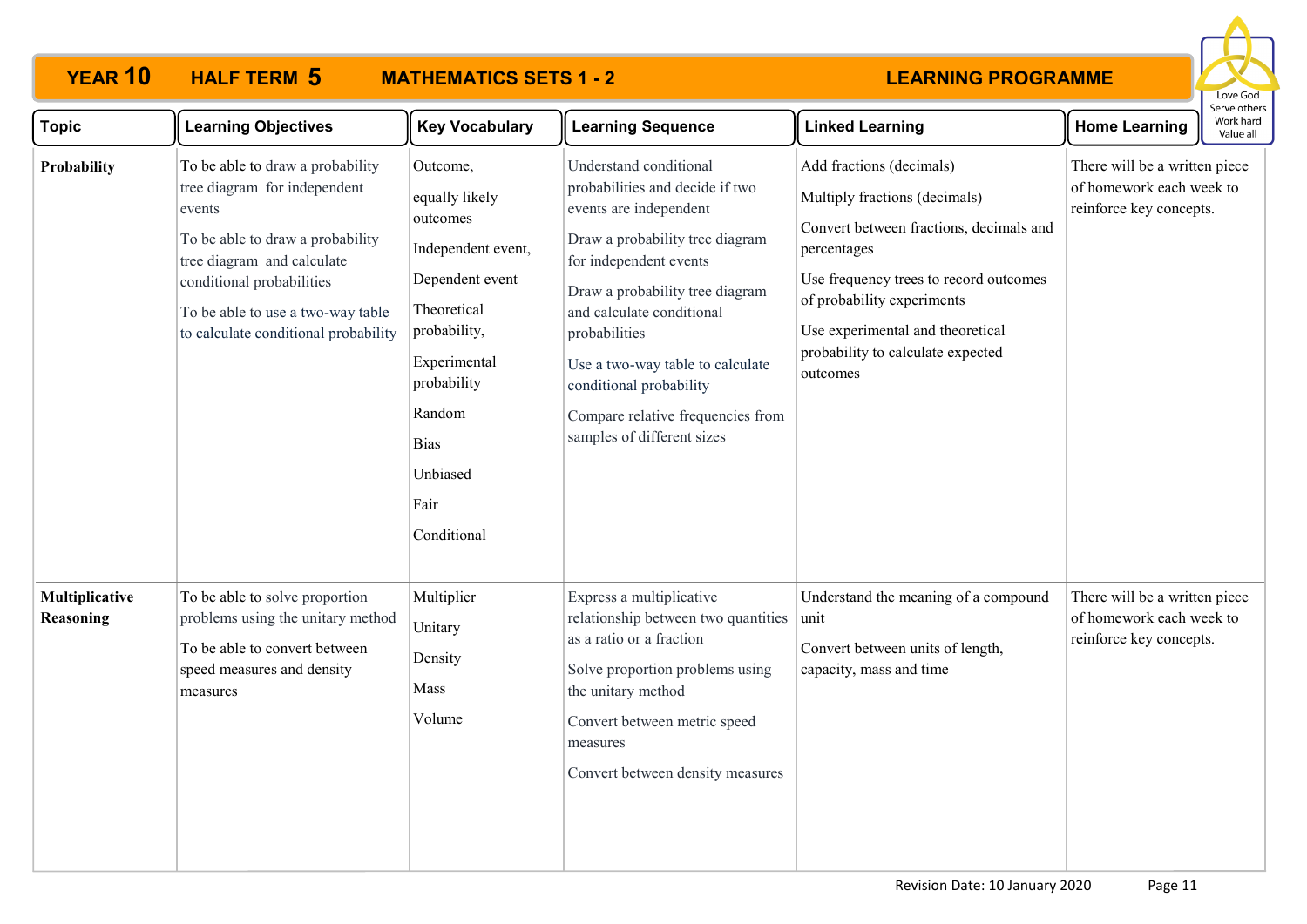

| <b>Topic</b>                | <b>Learning Objectives</b>                                                                                                                                                                           | <b>Key Vocabulary</b>                                                                                                                | <b>Learning Sequence</b>                                                                                                                                                                                                                                                                                                            | <b>Linked Learning</b>                                                                                                                                                                                                                                                 | <b>Home Learning</b>                                                                 | Serve others<br>Work hard<br>Value all |
|-----------------------------|------------------------------------------------------------------------------------------------------------------------------------------------------------------------------------------------------|--------------------------------------------------------------------------------------------------------------------------------------|-------------------------------------------------------------------------------------------------------------------------------------------------------------------------------------------------------------------------------------------------------------------------------------------------------------------------------------|------------------------------------------------------------------------------------------------------------------------------------------------------------------------------------------------------------------------------------------------------------------------|--------------------------------------------------------------------------------------|----------------------------------------|
| Multiplicative<br>Reasoning | To be able to identify the features<br>of graphs that represent direct or<br>inverse proportion<br>To be able to solve problems<br>involving direct and inverse<br>proportion                        | Direct proportion<br>Inverse proportion<br>Multiplier<br>Linear                                                                      | Know the features of graphs that<br>represent direct or inverse<br>proportion<br>Know the feature of expressions<br>that represent a direct or inverse<br>proportion situation<br>Understand the connection between<br>the multiplier, the expression and<br>the graph<br>Solve problems involving direct<br>and inverse proportion | Find a relevant multiplier in a situation<br>involving proportion<br>Plot the graph of a linear function                                                                                                                                                               | There will be a written piece<br>of homework each week to<br>reinforce key concepts. |                                        |
| Similarity &<br>Congruence  | To be able to Understand and use<br>SSS, SAS, ASA and RHS<br>conditions to prove the congruence<br>of triangles<br>To be able to understand the<br>implications of enlargement on area<br>and volume | Congruent,<br>Congruence<br>Similar<br>Similarity<br>Hypotenuse<br>Conjecture<br>Derive<br>Prove<br>Proof<br>Enlarge<br>Scale factor | Understand and use SSS, SAS,<br>ASA and RHS conditions to prove<br>the congruence of triangles<br>Understand the implications of<br>enlargement on area and volume<br>Move freely between scale factors<br>for length, area and volume<br>Solve practical problems involving<br>length, area and volume in similar<br>figures       | Know angle facts including angles at a<br>point, on a line and in a triangle<br>Know angle facts involving parallel lines<br>and vertically opposite angles<br>Know Pythagoras' theorem<br>Carry out an enlargement<br>Find the scale factor of a given<br>enlargement | There will be a written piece<br>of homework each week to<br>reinforce key concepts. |                                        |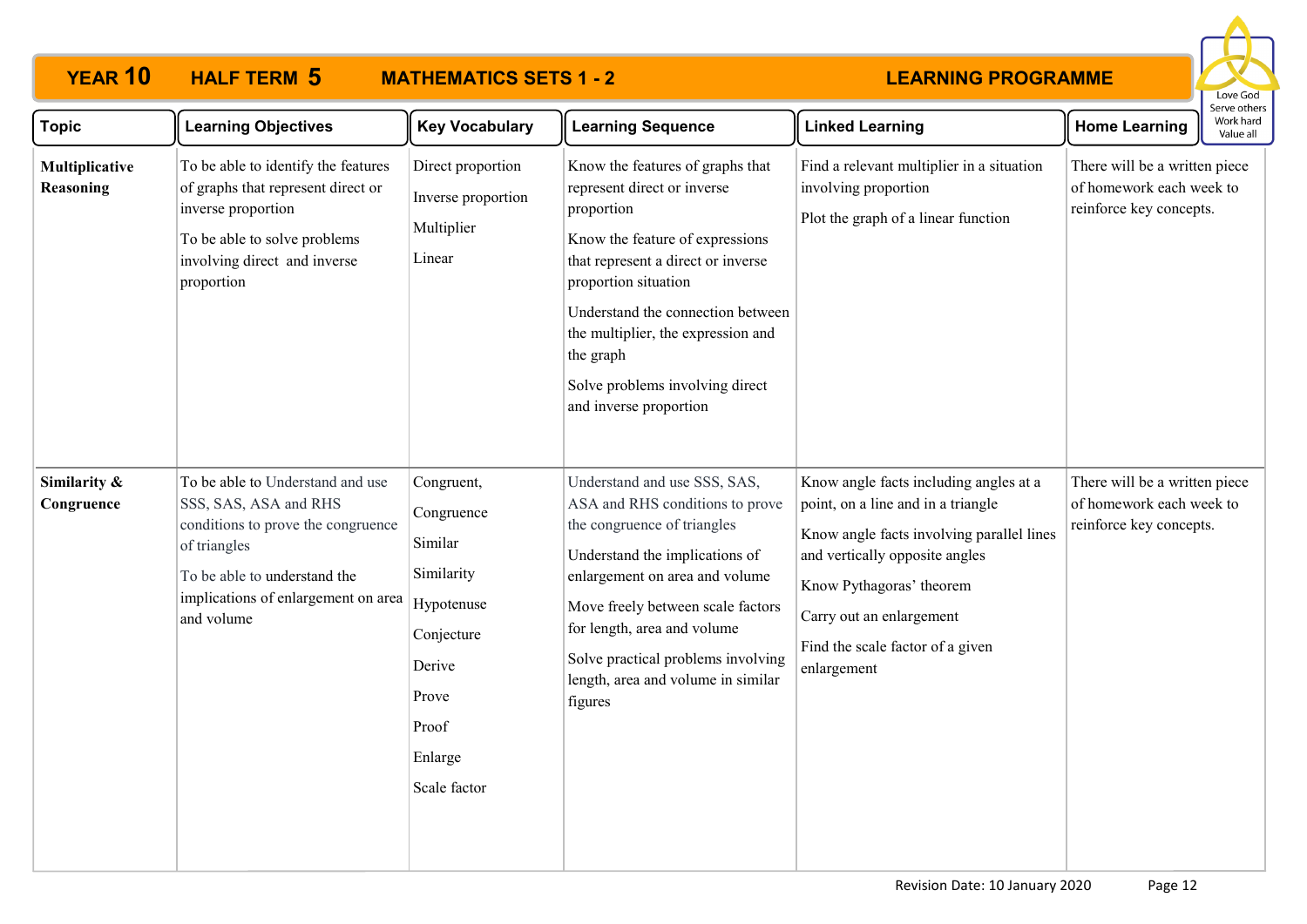

| <b>Topic</b>                          | <b>Learning Objectives</b>                                                                                                                                                                         | <b>Key Vocabulary</b>                                                                                                                                                                                              | <b>Learning Sequence</b>                                                                                                                                                                                                                                                                                                                                                                                                       | <b>Linked Learning</b>                                                                                                                                                                                                | <b>Home Learning</b>                                                                 | בו אב חוובו א<br>Work hard<br>Value all |
|---------------------------------------|----------------------------------------------------------------------------------------------------------------------------------------------------------------------------------------------------|--------------------------------------------------------------------------------------------------------------------------------------------------------------------------------------------------------------------|--------------------------------------------------------------------------------------------------------------------------------------------------------------------------------------------------------------------------------------------------------------------------------------------------------------------------------------------------------------------------------------------------------------------------------|-----------------------------------------------------------------------------------------------------------------------------------------------------------------------------------------------------------------------|--------------------------------------------------------------------------------------|-----------------------------------------|
| Trigonometric<br>Graphs               | To be able to recognise, sketch and<br>interpret graphs of the<br>trigonometric functions<br>To be able to transform graphs                                                                        | Exponential<br>Function<br>equation<br>Linear / non-linear<br>Quadratic<br>Cubic<br>Reciprocal<br>Exponential<br>Parabola<br>Asymptote<br>Maximum,<br>Minimum<br>Period<br>Gradient,<br>$x \& y-intercept$<br>root | Recognise, sketch and interpret<br>graphs of the trigonometric<br>functions (in degrees)<br>Know the exact trigonometric<br>values<br>Apply to the graph of $y = f(x)$ the<br>transformations $y = -f(x)$ , $y = f(-x)$<br>for sine, cosine and tan functions f<br>$(x)$ .<br>Apply to the graph of $y = f(x)$ the<br>transformations $y = f(x) + a$ , $y = f(x)$<br>$+ a)$<br>for sine, cosine and tan functions f<br>$(x)$ . | Recognise, plot and interpret exponential<br>graphs<br>Plot graphs of linear, quadratic, cubic and<br>reciprocal functions<br>Find sines, cosines and tangents of given<br>angles                                     | There will be a written piece<br>of homework each week to<br>reinforce key concepts. |                                         |
| <b>Further</b><br><b>Trigonometry</b> | To be able to apply Area = $1/2ab$ Plane<br>$\sin C$ to calculate the area, sides or<br>angles of any triangle.<br>To be able to apply the sine and<br>cosine rules to solve 2D and 3D<br>problems | Opposite, Adjacent,<br>Hypotenuse<br>Trigonometry<br>Sine, Cosine, Tangent<br>Angle of elevation,<br>angle of depression                                                                                           | Know and apply Area = $1/2ab \sin C$ Apply Pythagoras' theorem in two<br>to calculate the area, sides or angles $\vert$ dimensions<br>of any triangle.<br>Calculate the area of a segment<br>Know the sine and cosine rules, and<br>use to solve 2D and 3D problems<br>Find the angle between a line and a<br>plane                                                                                                            | Choose an appropriate trigonometric ratio<br>that can be used in a given two-<br>dimensional situation<br>Set up and solve a trigonometric equation<br>to find a missing side or angle in a right-<br>angled triangle | There will be a written piece<br>of homework each week to<br>reinforce key concepts. |                                         |